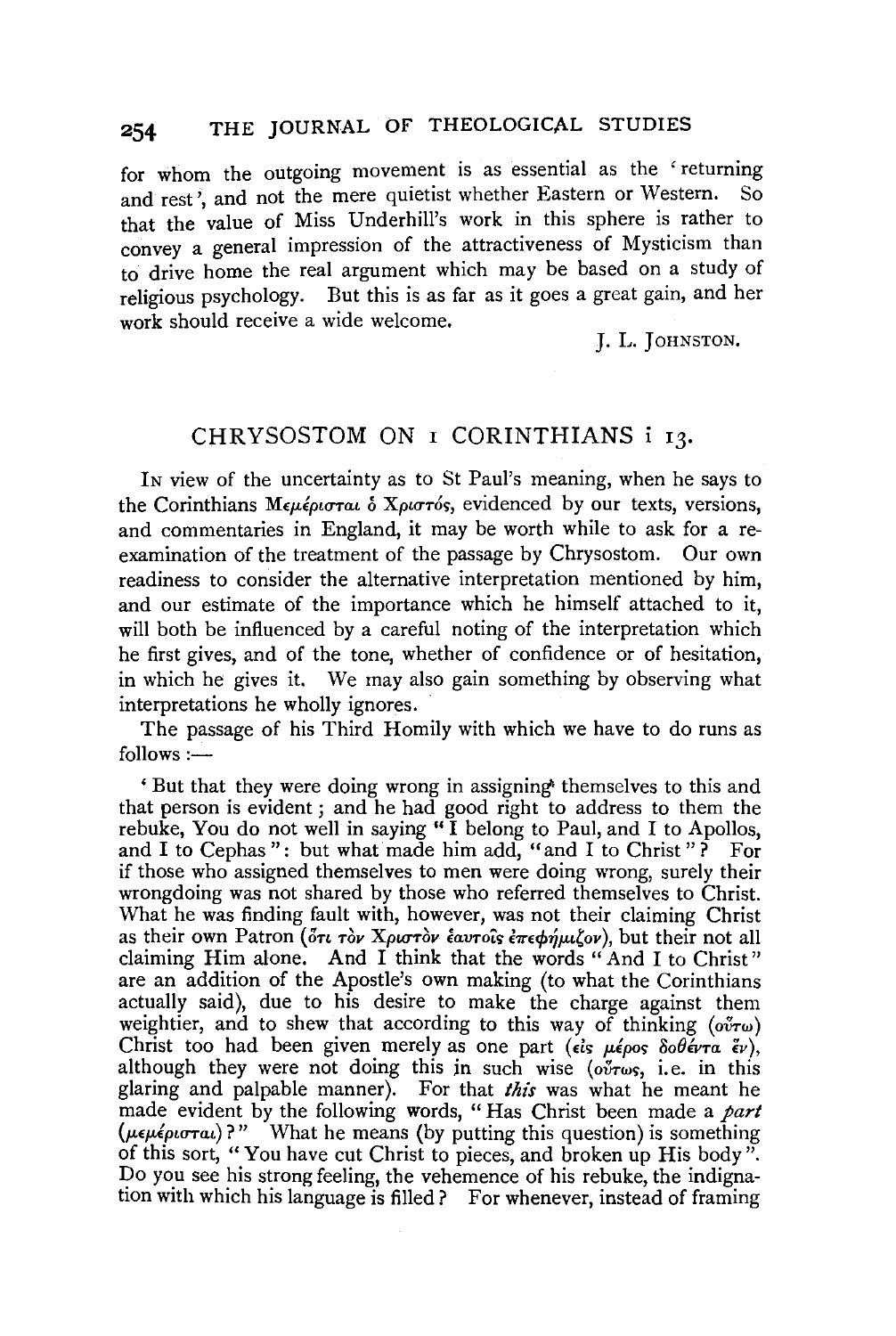a charge, he simply puts a question, he does so to mark his sense that the absurdity of the thing admits of no doubt.

Some, however, say that he would convey quite a different thought by saying, Μεμέρισται δ Χριστός; that by μεμέρισται he means "divided up and shared the Church with men, taking one part Himself and giving them another".'

(Chrysostom proceeds to consider the next words Μή Παῦλος έσταν*púθη κτλ.*)

A careful perusal of this passage will shew that Chrysostom suggests two ways of taking the question Μεμέρισται **δ** Χριστός; (He apparently has no doubt at all that it *is* a question.)

(a) According to the first interpretation  $\mu \epsilon \mu \epsilon \rho \mu \sigma \tau \alpha \iota$  is equivalent to El~ *p..lpor; Sl8oTaL* lv, to adapt his own way of putting it-' Has Christ been given as one part?' By saying 'I belong to Paul, I to Apollos, I to Cephas', you have been rending us, who are His members, away from His body, and leaving Him as a *mere part* of it. This would seem to be the meaning of the words  $\epsilon i_S$   $\mu \epsilon \rho o_S$   $\delta o \theta \epsilon v \tau a \epsilon v$ . The Corinthians had 'assigned themselves ' to this or that Christian teacher, to this or that member of the Body, as though he were (to them) the head : they had 'cut it up'  $\epsilon$ *is*  $\mu \epsilon \rho \eta$ , leaving Christ Himself to be but one  $\mu\epsilon_{\rho}$  os. To make it clear to them that this is what they were doing St Paul has put in  $\partial \hat{\theta}$   $X_{\mu\nu}$   $\partial \hat{\theta}$ , though they had none of them put forward this claim. By the words *κατετέμετε τον Χριστόν, και διείλετε* a*υτού το σ*ωμα he is not giving a second paraphrase of μεμέρισται. The *word* he has already explained by  $\epsilon$  *is*  $\mu\epsilon$ *pos*  $\delta$ *ob* $\epsilon$  $\nu\tau$ *a*  $\epsilon$  $\nu$ . He is telling them that they cannot claim to *belong to* (to 'be of') a member of Christ without virtually cutting off that member and making him into a *quasi*-head separate from the body. And by doing this they are regarding Christ Himself as having been given (by the Father) 'as one part' and not as the whole Salvation of all. They are denying that 'the God of our Lord Jesus Christ, the Father of the Glory ... *gave Him* as Head over all things to the Church ' (Eph. i 22). And the Word δοθέντα shews that *μεμέρισται* is the (supposed) act of *God.* 'Do you mean to say that God has given His Son as *part* only of the world's salvation ? that Paul and Apollos and Cephas are co-ordinate parts of the great gift ? '

It is of importance, then, to observe that Chrysostom does not treat  $\mu$ εμέρισται as the act of the Corinthian Christians ' dividing' Christ; and that he does not take the second  $\delta$  *Xpurtos* as meaning the mystical Body of the Lord. Indeed, the rendering adopted by the A. V. and R. V. does not seem to have occurred to him, any more than the possibility of taking the words otherwise than interrogatively (with Westcott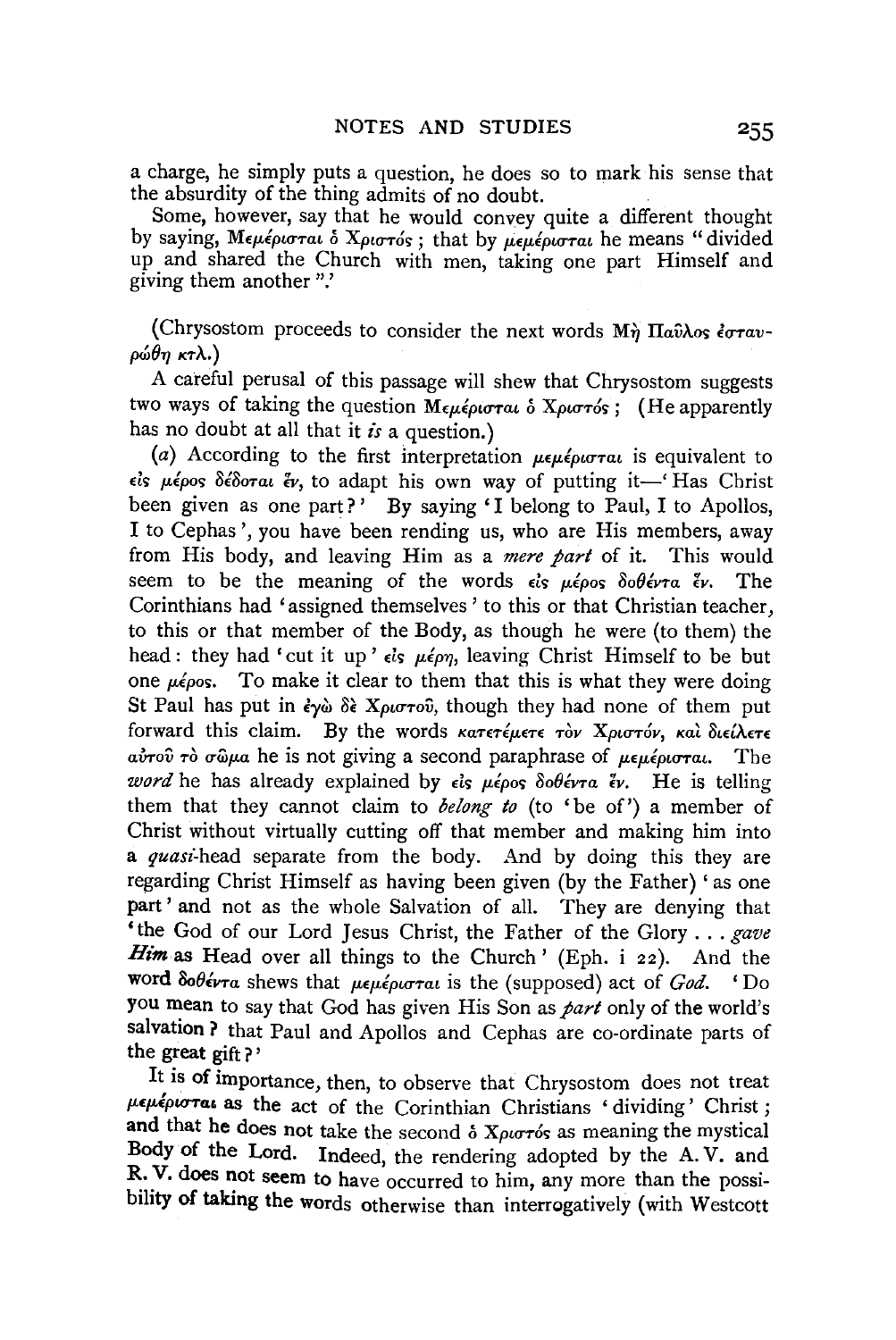and Hort's text and R. V. margin). Moreover, he evidently thinks that the question 'Does Christ constitute a part (of the Father's gift)?' would be pointless had there actually been a party at Corinth claiming to differ from the other parties in belonging to Christ. The existence of such a party, with the three others claiming other heads, would have been an open avowal that Christ was no more than a co-ordinate part of man's salvation.

The first interpretation of  $\mu\epsilon\mu\epsilon\rho\sigma\tau\alpha\tau$  put forward by Chrysostom is not materially different from that adopted from Evans in the latest utterance of an English scholar on the subject in the ' International Critical Commentary '. These scholars agree with Chrysostom, in avoiding the rendering of our Versions of 1611 and 1881.

Chrysostom, it will be noticed, says hardly anything in support of his own explanation of  $\mu\epsilon\mu\epsilon\rho\sigma\tau\alpha t$  and bases it upon a guess ( $\delta\bar{\mu}a\mu$ ) which will scarcely win general approval.

(b) Having thus briefly explained the question with  $\mu \epsilon \mu \epsilon \rho \sigma \tau \alpha t$  treated as a Passive,. he proceeds to tell us that some maintained that the Apostle used the verb here not as a Passive but as a Middle. He at all events does not forbid us to ask what these scholars could urge in favour of their view.

1. Did the Greek language allow of it? The Middle Voice  $\mu \epsilon \rho l \zeta \rho \mu a \iota$ is perfectly familiar in the sense of ' sharing with others' or 'receiving a share'. So, in I Sam. xxx 24, we read *kara To avTo μεριούνται*, 'they shall share alike'; and in Proverbs xxix 24  $\delta s$   $\mu \epsilon \rho l \zeta \epsilon \tau a \kappa \lambda \epsilon \pi \tau \eta$ , 'he who goes shares with a thief'.

*z.* Would such an idea be familiar to a Corinthian audience in the reign of Claudius ? The Roman Empire was, indeed, fast making the world forget its past, but the career of Alexander must have bulked larger in the Greek world than that of Napoleon in Europe. And had Napoleon not been overthrown but left an Empire for his Marshals to share, the fact of being ruled by the descendants of these men would have burnt the idea into the different peoples. Men living in a world ruled so long by Antiochi, and Ptolemies and the rest, would be quick to catch a speaker's meaning when he asked ' Do you regard such an one as an Alexander or as a Ptolemy?' A Greek historian, who flourished in the time of Julius Caesar, writing of these Diadochi uses these words *:--των μεμερισμένων τας σατραπείας Πτολεμαίος μεν ακινδύνως*  $\pi a \rho \epsilon \lambda a \beta \epsilon$   $\tau \gamma \nu$  *Alyvπτov* (Diodorus xviii 14); and a little later: *b*  $\Pi \epsilon \rho$ -'BtKKa~ ••. *7rapl8wK£* ~V *rraTpa7r£{av Evp.lv£t* T<i> *Kap8tav<t>, Ka0a7r£p £t apxi}>*   $\eta_v$   $\mu \epsilon \mu \epsilon \rho \omega \sigma \mu \epsilon \nu \sigma s$  (xviii 16). These examples shew, were it necessary, how little the Passive can lay claim to sole possession of  $\mu\epsilon\mu\epsilon\rho\sigma\sigma\mu a\lambda$ . Can we doubt that a Greek hearing the words εκαστος *ύμων λέγει* 'Έγω μέν